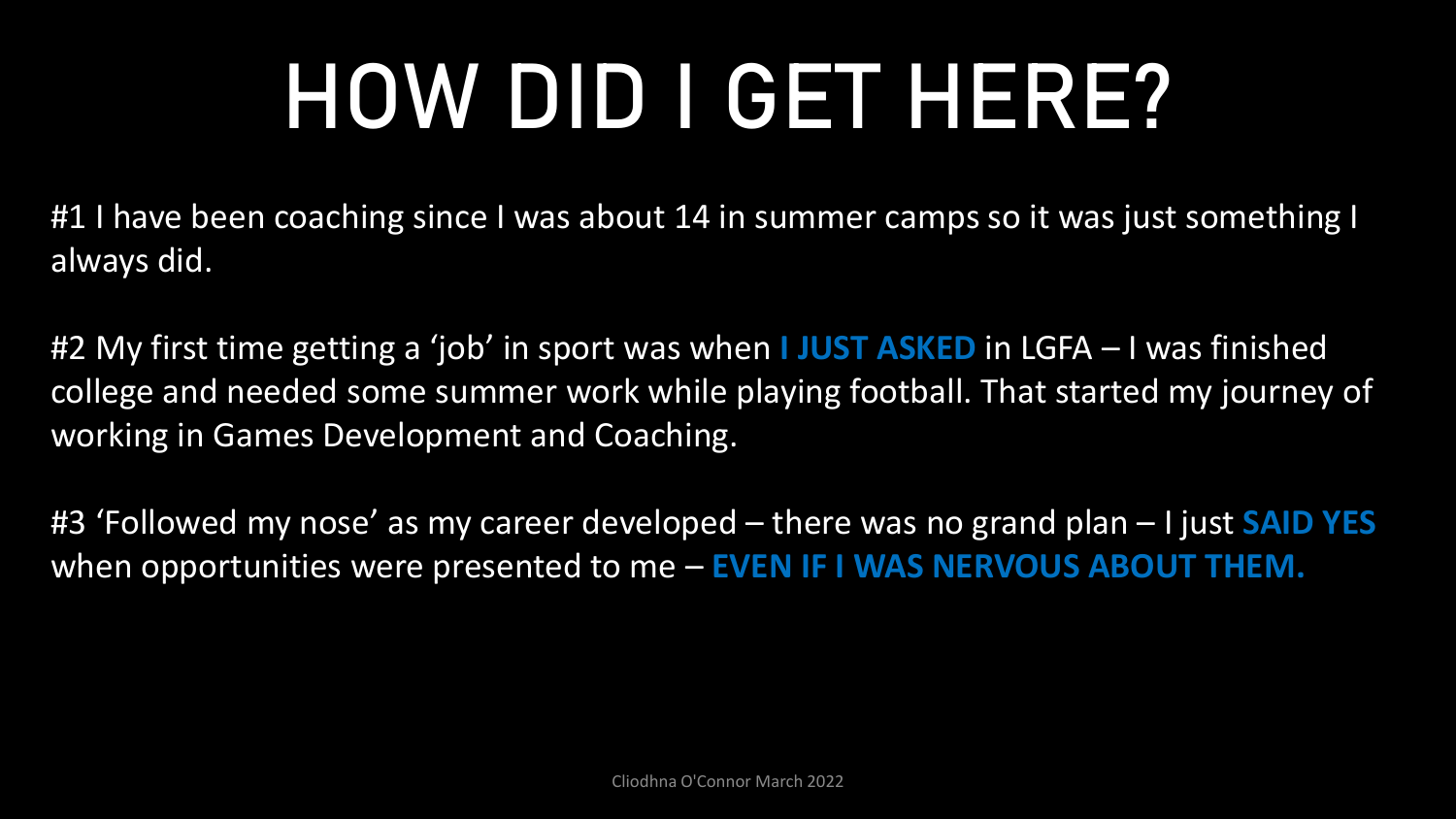### **ALLYSHIP HOW DOES IT MAKE ME FEEL?**

#1 I wonder whether this idea of Allyship actually **serves women?**

#2 **Language and the stories we tell ourselves are very powerful.**

#3 I do not want to feel like I should be thankful that someone 'let me in'. I want you to give me the job because you have done your due diligence examined my work and believe I can help you or your team to do better.

#4 If the story I tell myself is that I am in an environment because I needed an Ally to get in. Does that not subtly reinforce the **dynamic of inequality?** Or is it what we need right now to shift the needle?

#5 If self confidence in coaching is important – does this narrative increase or decrease that?

#### #6 Perhaps we could look at it like this:

**I don't need your allyship, I need you to not make presumptions about what I can or can't do**. I am another human being who is a coach, I wont make presumptions about you – you give me the respect of doing the same.

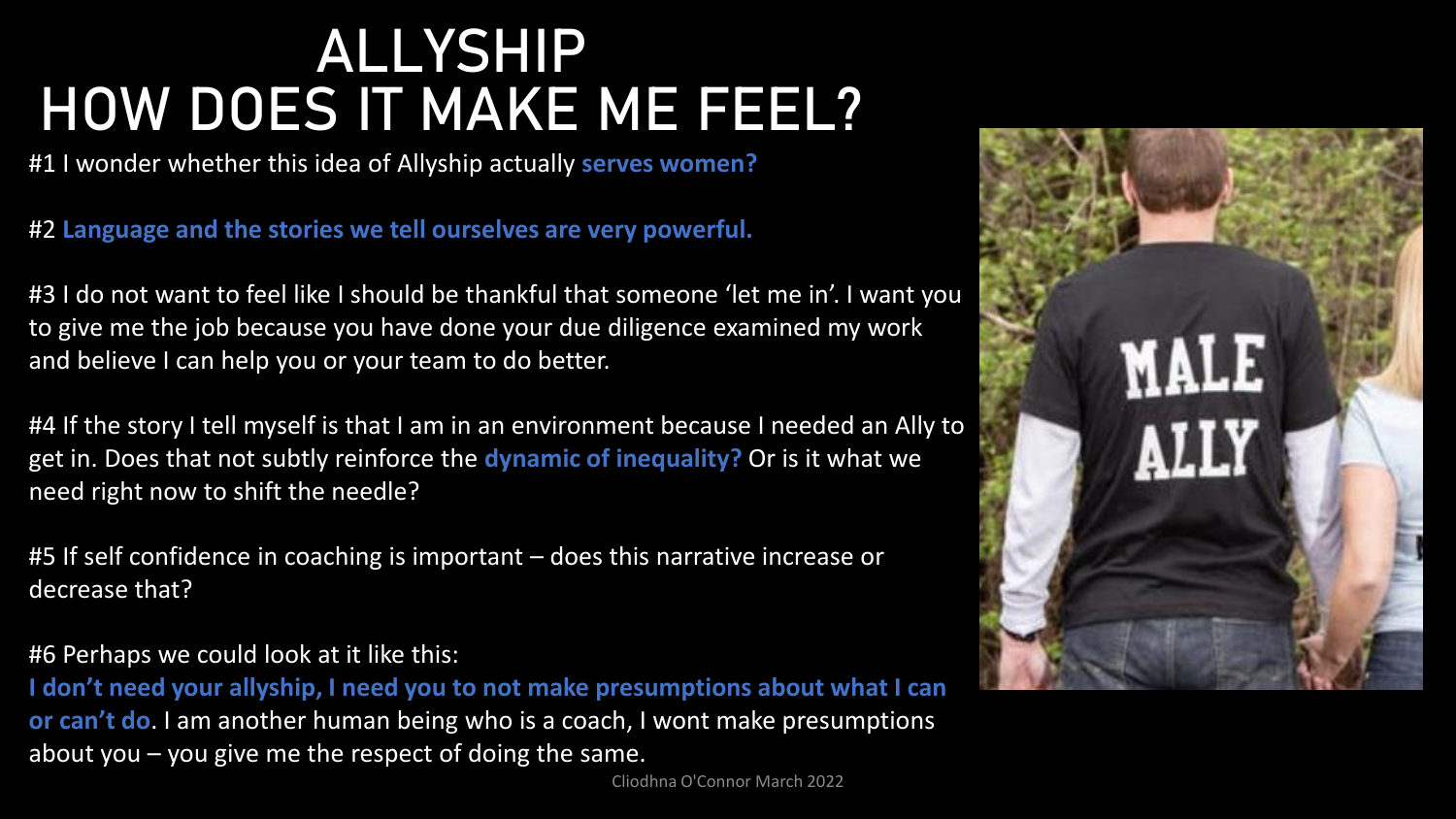## **RESPECT.. GIVEN OR EARNED?**

#1 It is **earned by building and maintaining good relationships**

#2 It is **earned by doing a good job**

#3 My experience tells me this is easier to get as you go 'up the ladder'

#4 Greater preconceptions live at grassroots level

EG: If you are a female intercounty player (past or present) then you have enough credibility to coach in your club. If you are a male and played a few seasons as a sub on the junior team – you are a footballer and therefore coach.

#5 The level of previous capacity that a female has in order to gain the **'starting respect'** is much higher than a man. Cliodhna O'Connor March 2022